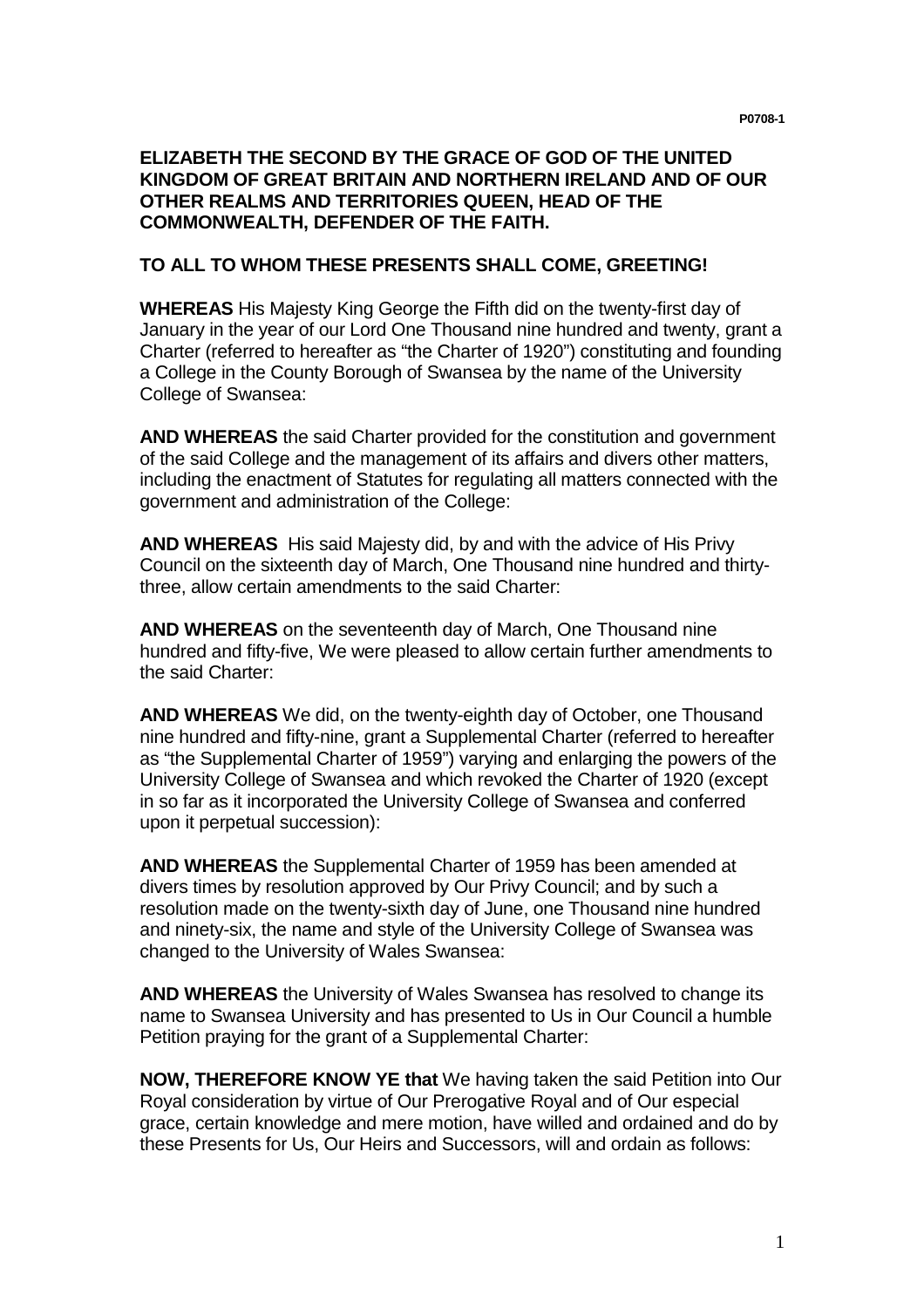1. The Supplemental Charter of 1959 (except in so far as it continued in force the incorporation by the Charter of 1920 of the University College of Swansea and the conferring thereupon of perpetual succession) shall be and is hereby revoked, but nothing in this revocation shall affect the legality or validity of any act, deed or thing lawfully done or executed under the provisions of the said Supplemental Charter of 1959.

2. The institution shall be known hereafter either as Swansea University or Prifysgol Abertawe and may sue and be sued and may hold land and property and may bear Arms in either or both of such names or styles and may exhibit both of such names or styles upon its Common Seal.

3. The objects of the University shall be to advance learning and knowledge by teaching and research, and to engage in activities to promote and contribute to cultural, social and economic development within Wales and beyond.

4. Eligibility for membership of the University shall be regardless of age, ethnic or national origins, race, religion, gender, sexual preference, marital status, family responsibility, physical or sensory disability, or political or religious beliefs and activities.

5. The University shall be a teaching, research and examining body and, subject to this Our Supplemental Charter, the Statutes, Ordinances and Regulations, shall have the following powers:

- (a) To prescribe the conditions under which persons may be admitted to the University and to any particular course of study provided by the University.
- (b) To provide schemes of study by teaching and by research which shall enable students to qualify for Degrees, Diplomas, Certificates and other Awards of Swansea University and other universities and bodies.
- (c) To confer Degrees, Diplomas and Certificates on persons who shall have pursued a course of study and / or research approved by the University and who shall have passed the examinations or other tests prescribed by the University and met any other requirements determined by the University.
- (d) To confer Honorary Degrees, Honorary Fellowships and other Honorary Awards and Distinctions on persons approved by the University.
- (e) On what the University shall deem to be good cause, to deprive persons of any Degrees, Diplomas, Certificates or other Awards or Distinctions conferred upon or granted to them by the University.
- (f) To institute and award inter alia Fellowships, Scholarships, Studentships, Bursaries and Prizes.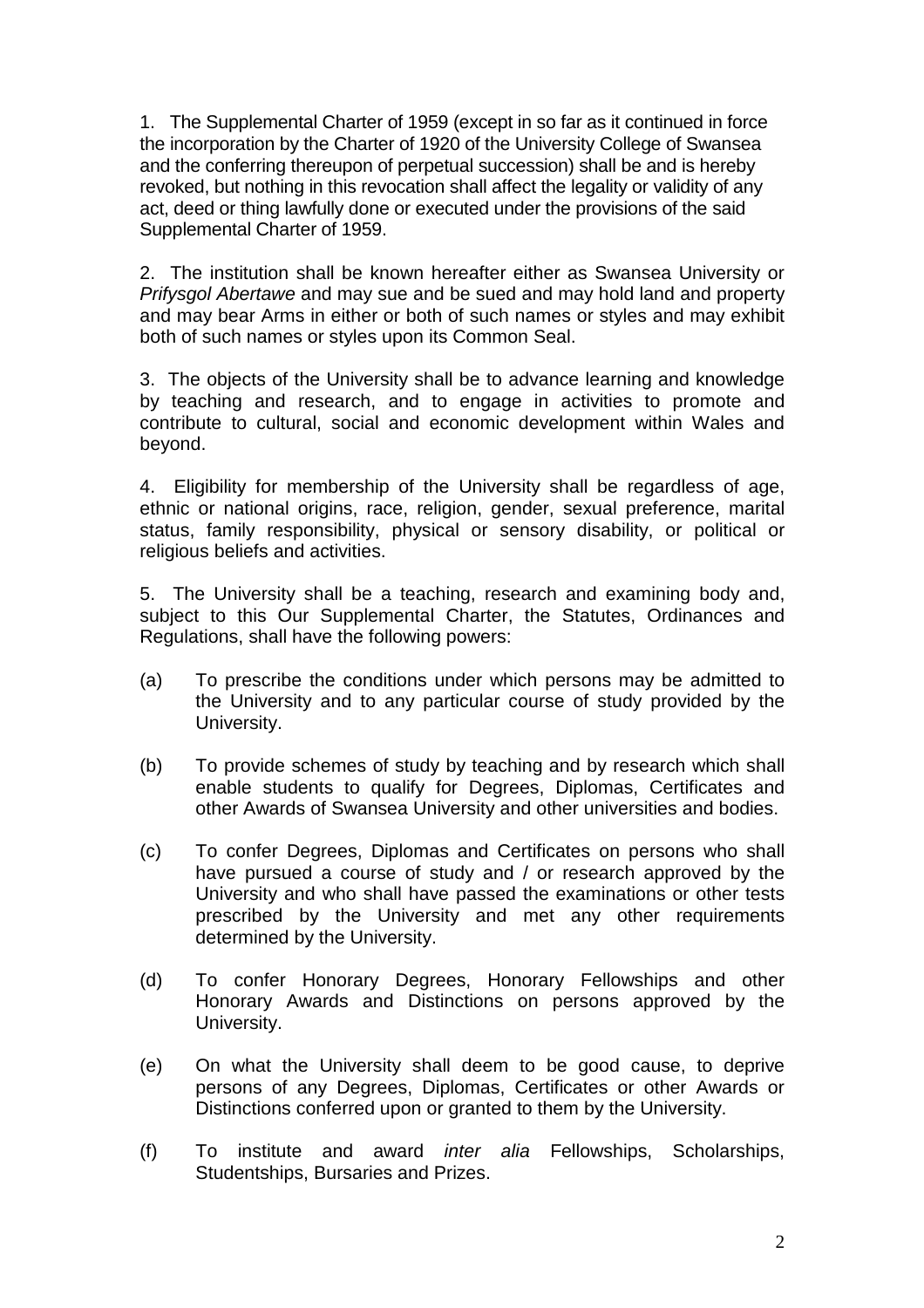- (g) To institute such offices as the University may require, to appoint persons to such offices, to remove them from such offices and to prescribe their conditions of service.
- (h) To affiliate other institutions or branches or departments or staffs thereof to further the objects of the University.
- (i) To co-operate by whatever means with other institutions of higher education or other organisations to further the objects of the University.
- (j) To enter into and to put into effect any agreement for the incorporation within the University of, or of the acquisition of, any other institution or part thereof and for taking over its rights, property and liabilities, and for any other purposes not repugnant to this Our Supplemental Charter.
- (k) To demand, charge and receive fees in respect of any of the University's activities.
- (l) To procure contributions to the funds of the University and to raise money in such other manner as the University may deem fit.
- (m) To act as Trustee or Manager of any property, endowment, legacy, bequest or gift made to the University to further the objects of the University and to invest any funds as the University may think fit.
- (n) To provide research, consultancy, advisory and other services.
- (o) To acquire, hold and dispose of property of any kind.
- (p) To establish, own shares in and participate in the governance of companies.
- (q) To do all such other acts and things as may further the objects of the University.

6. There shall be a Visitor of the University who shall be appointed by Us, Our Heirs or Successors in Council.

7. There shall be a Chancellor of Swansea University who shall be the chief officer of the University.

8. There shall be two Pro-Chancellors of Swansea University, one of whom shall be designated by the Council to act as the Chair of the Council.

9. There shall be a Treasurer of Swansea University.

10. There shall be a Vice-Chancellor of Swansea University who shall be the chief executive and principal academic and administrative officer of the University.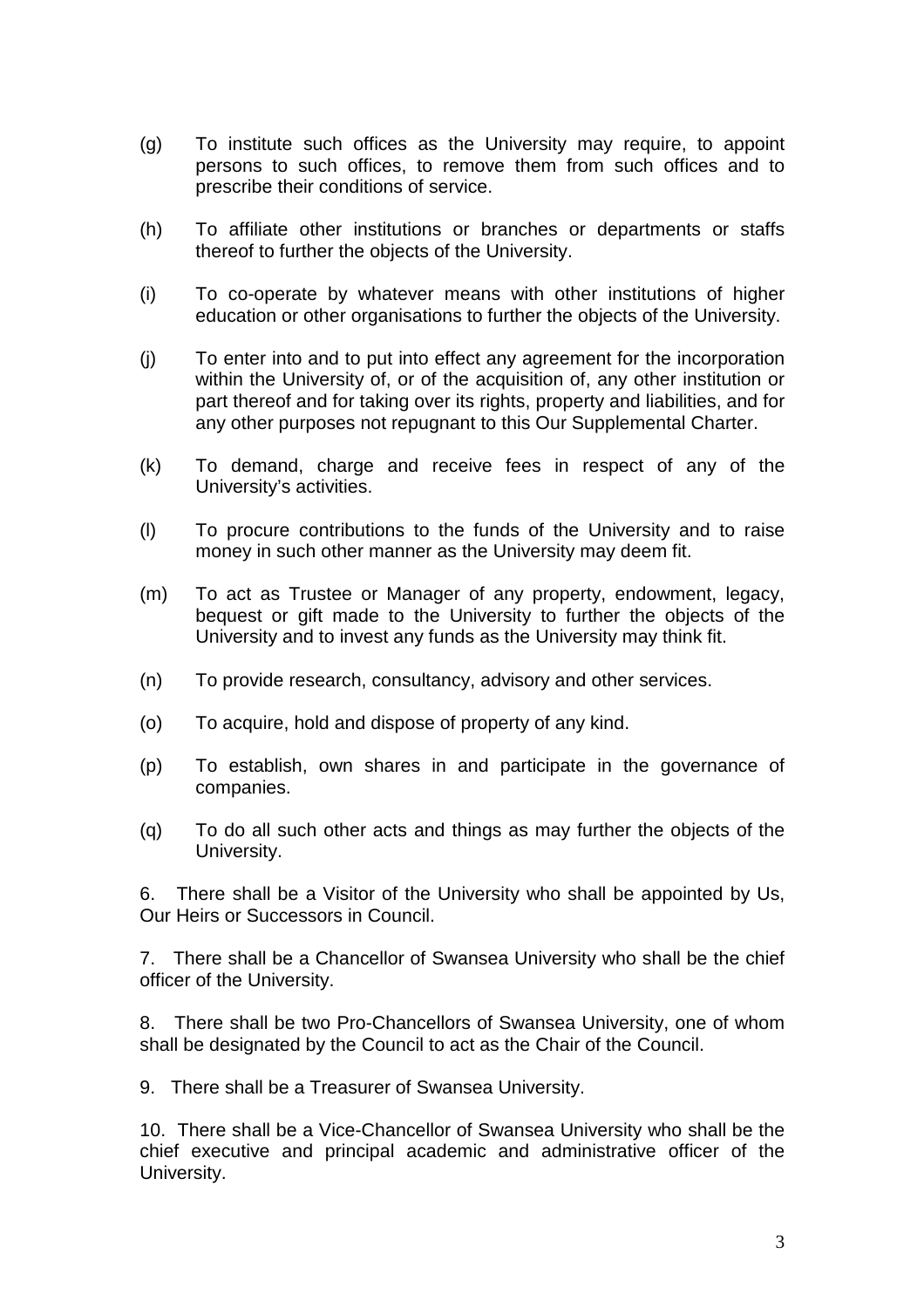11. There shall be a Pro-Vice-Chancellor or Pro-Vice-Chancellors of Swansea University.

12. There shall be a Council of Swansea University which shall be the governing body of the University.

13. There shall be a Senate of Swansea University which, subject to the control and approval of the Council, shall regulate and superintend the education and discipline of the University, and shall have the constitution, powers and duties as assigned by the Ordinances.

14. There shall be a Court of Swansea University which shall serve as a forum for the engagement of the wider community with the University and which shall have the constitution and powers and duties as assigned by the Ordinances.

15. There shall be such other bodies, such as Faculties and Schools and other academic divisions, as may from time to time be constituted by the Council and which shall have the powers and duties assigned to them by the Ordinances and Regulations.

16. There shall be a Students' Union of Swansea University with a constitution approved by the Council and, so far as is reasonably practicable, the Council shall ensure that the Students' Union operates in a fair and democratic manner and is accountable for its finances.

17. Swansea University shall not make any dividend, gift, division or bonus to any of its members except by way of prize, reward or special grant.

18. The Council may, after consultation with the Senate and by Special Resolution**,** amend or add to this Our Supplemental Charter. Such amendment or addition when approved by Us, Our Heirs or Successors in Council shall have effect so that this Our Supplemental Charter shall henceforward continue and operate as though it had been originally granted and made as so added to or amended.

19. The Council may, after consultation with the Senate and by Special Resolution, make, add to, amend or repeal Statutes to prescribe matters to support this Our Supplemental Charter provided that no such changes shall be either repugnant to the provisions of this Our Supplemental Charter or shall have effect until approved by the Lords of Our Most Honourable Privy Council.

20. For the purposes of this Our Supplemental Charter a Special Resolution means a resolution passed at one meeting of the Council and confirmed at a subsequent meeting held not less than three months after the former meeting. Resolutions shall be deemed passed if supported by a majority of not less than two-thirds of the members present and voting at each meeting.